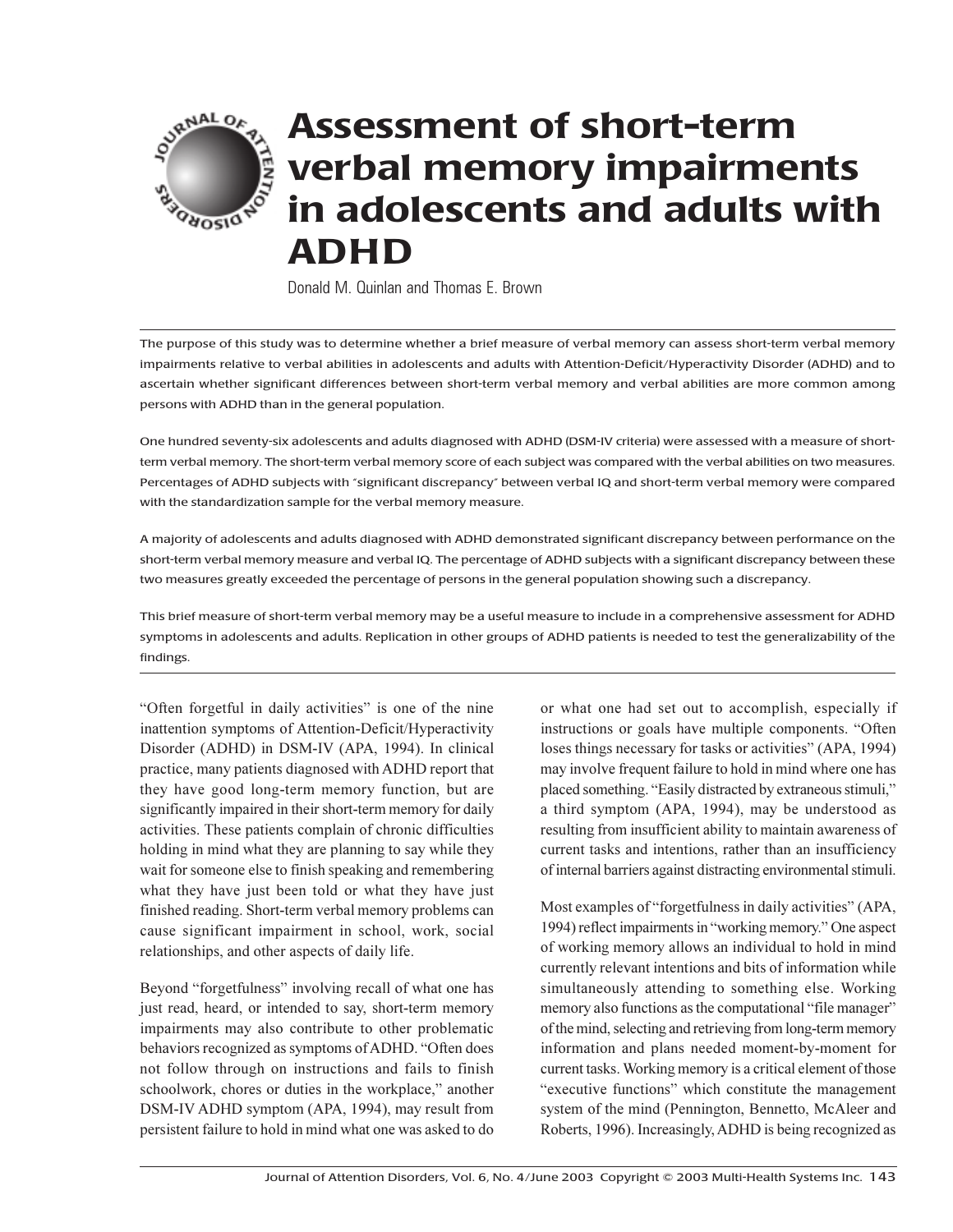a diagnostic category for developmental impairments of these executive functions (Barkley, 1997; Brown, 2000; Castellanos, 1999).

Assessment of memory impairments in ADHD patients has often been conducted with self-report. Although self-report data derived from rating scales and clinical interviews can be very helpful, a more straightforward assessment can be obtained by using standardized measures of short-term memory function in the evaluation of individuals with ADHD.

Standardized measures used in assessment of short-term verbal memory include list learning or paired-associate learning tasks such as those in the California Verbal Learning Test (CVLT; Delis, 1987). ADHD children (Chang, et al., 1999) and adults (Holdnack, Moberg, Arnold, Gur, & Gur, 1995; Seidman, Biederman, Weber, Hatch & Faraone, 1998) have been found to be significantly more impaired than normal controls on this type of measure. Yet listlearning tasks do not assess the sort of short-term verbal memory impairments often reported by adolescents and adults with ADHD. Tests involving multiple repetitions of a word list do not adequately assess for impairments in remembering more complex series of words heard only once, not repeated, as is most often the case in individual conversations, classroom presentations and discussions, and group meetings.

Performance on the Wechsler Intelligence Scale for Children-Third Edition Digit Span subtest (Wechsler 1991) has been found to be impaired in children and adolescents either alone (Karatekin & Asarnow, 1998; Loge, Staton & Beatty, 1990; Palou et al., 1998), or in combination with Arithmetic impairment (Mayes, Calhoun & Crowell, 1998; Perugini, 1999; Perugini, Harvey, Lovejoy, Sandstrom & Webb, 2000), which together form the WISC-III index of Freedom from Distractibility (Wechsler, 1991). But memory for digits does not necessarily parallel memory for words. The classic case of the brain-injured patient, HR, demonstrated that one can perform in the normal range on Digit Span and still show severe impairment in retention of new verbal information, for example, learning lists of paired words (Wagner, 1996).

Impairments in recall of short stories presented just once have been found in children with ADHD. Mealer, Morgan and Luscomb (1996) found that ADHD children generally showed lower short-term memory scores on the Wide Range Assessment of Memory and Learning (WRAML; Sheslow & Adams, 1990) than on their WISC-III (Wechsler, 1991) Verbal Comprehension Index scores; this discrepancy was not found in the matched non-ADHD control group. Brown

(2001) reported on 130 children diagnosed with ADHD who were significantly impaired on the immediate Story Recall score of the Children's Memory Scale (CMS; Cohen, 1997) relative to their verbal IQ; the percentage of children showing significant discrepancy was much lower in normal controls in the standardization sample for the CMS. West, Houghton, Douglas and Whiting (in press) found that 50 boys diagnosed with ADHD had very significant impairment in immediate and delayed recall of the CMS stories relative to individually age-matched controls.

This paper reports a study of short-term verbal memory impairments in adults with ADHD using a different measure: the Logical Memory subtest of the Wechsler Memory Scale-Revised (WMS-R; Wechsler, 1987), which uses a single presentation of verbal narratives to be recalled immediately and after a 20- to 30-minute delay. Although brief, the stories used are too long simply to memorize by sound or linear image as one might do with a series of digits. Some understanding of the events described in the stories is required so the relatively more complex, detailed information presented can be categorized and stored for effective recall. Logical Memory requires more active processing of information than do measures such as the Digit Span, Arithmetic, and Letter-Number Sequencing of the Wechsler Adult Intelligence Scale-Third Edition (WAIS-III; Wechsler 1997a), the Paired Associate Learning and List Learning tasks of the CVLT (Delis, 1987), or the Wechsler Memory Scale-Third Edition (WMS-III; Wechsler, 1997b; Bradley, 2000). The Logical Memory task used in this study more closely resembles many daily activities in which individuals with ADHD often report being forgetful. We will refer to this test as "Prose Memory" to more accurately reflect the content of the test.

Verbal memory function level is related to verbal ability. In the national standardization sample for the WMS-III (Wechsler, 1997b), a .58 correlation was found between immediate auditory memory and verbal IQ on the Wechsler Adult Intelligence Scale-Third Edition (WAIS-III; Wechsler, 1997a). The current study compared each individual's score on the Prose Memory measure with his/her Verbal IQ and a verbal comprehension index. Frequency of large differences between short-term auditory verbal memory and Verbal IQ of adults diagnosed with ADHD were then compared with the proportion of such differences in the standardization sample for the WMS-R (Wechsler, 1987).

# **Method**

## **Participants and Settings**

This study was conducted at two clinics specializing in assessment and treatment of ADHD and related problems;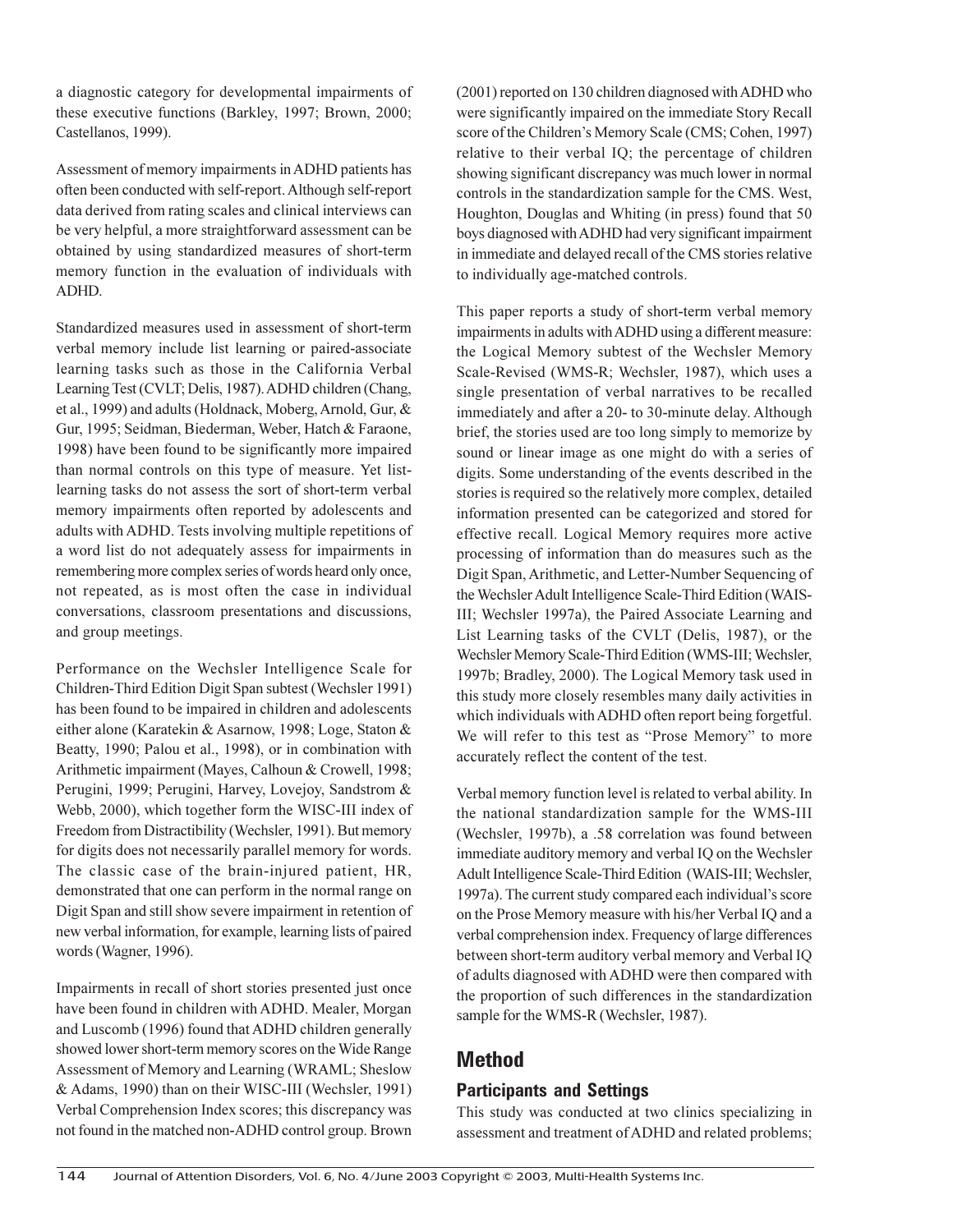one clinic is private while the other is within a university medical center. All consecutive patients who sought assessment for attentional problems and were found to satisfy DSM-IV diagnostic criteria for ADHD were included. Except for five patients funded by public agencies, all patients paid for their evaluations with or without insurance support.

The sample included 93 patients from the private clinic and 83 from the university clinic. Their demographic and diagnostic characteristics are listed in Table 1. All patients were 16 years or older (mean age: 31.66 years; range: 16 to 69 years;  $SD = 12.27$ ) and 68.2% were male. Forty-seven (26%) of the patients were adolescents in the age range of 16-19. The mean educational level was equivalent to two years of college (range: eighth grade to doctoral degree). Fifty-five percent met DSM-IV criteria for Predominantly Inattentive Type, 7% for the Predominantly Hyperactive/ Impulsive Type, and 39% for the Combined Type.

#### **Measures**

**Diagnostic interviews.** Each patient was assessed by an experienced, licensed clinical psychologist in a 2 hour clinical interview using the semi-structured format of the Brown ADD Diagnostic Form (Brown, 1996). Current problems; developmental and family history; current and past educational, occupational, and social functioning; health history; substance use history; and symptoms of possible comorbid disorders were queried. Wherever possible, collateral information was sought. During the interview, the Brown ADD Rating Scale (Brown, 1996) was completed. After integration and consideration of all available data, those patients who fully satisfied DSM-IV diagnostic criteria for ADHD were included as participants.

#### **Testing**

The full Wechsler Adult Intelligence Scale-Revised (WAIS-R; Wechsler, 1981) and the Logical Memory subtest of the WMS-R (Wechsler, 1987) were administered to each subject according to the published directions. The Logical Memory subtest of the WMS-R (referred to in this report as Prose Memory) has the examiner read aloud to the subject two short passages, each with 25 content units. After each story is read, the subject was asked to repeat the story as close to verbatim as possible. The recall was recorded verbatim and scored later according to manual guidelines. After a 30-minute delay during which other tasks were completed, the examiner asked the subject to repeat each of the two stories once again for the delayed recall measure.

#### **Data Analyses**

The two samples were compared on demographic variables, IQ scores, and scores on the Prose Memory Index (PMI). Although the private clinic sample was significantly higher on Verbal IO and FS IO, analysis of the two samples separately yielded the same pattern and significance of results: two-by-two repeated measures ANOVAs revealed only one of 12 interactions was significant, a number expectable by chance. Therefore, the data of the two samples were combined to simplify presentation of results.

Verbal IQ and Full-Scale IQ scores from the WAIS-R (Wechsler, 1981) were computed for all subjects by the conventional procedures. In addition, Bannatyne Verbal Index (BVI) and Bannatyne Concentration Index (BCI) scores were computed following the procedure described in the Brown Attention Deficit Disorder Scales Manual (Brown, 1996). Brown's Verbal Comprehension Index, adapted from Bannatyne (1974; Kaufman, 1990) utilizes

| <u>rapio 1. Domogramo ana Diagnostro onarastonstros er tilo oampio</u> |           |           |       |       |       |       |  |
|------------------------------------------------------------------------|-----------|-----------|-------|-------|-------|-------|--|
| Age                                                                    |           |           |       |       |       |       |  |
| Age Range                                                              | $16 - 18$ | $19 - 21$ | 22-29 | 30-39 | 40-49 | $50+$ |  |
| $\eta$                                                                 | 31        | 26        | 28    | 34    | 46    | 11    |  |
| Mean                                                                   | 31.66     |           |       |       |       |       |  |
| (SD)                                                                   | (12.27)   |           |       |       |       |       |  |
| Gender                                                                 | N         | Percent   |       |       |       |       |  |
| F                                                                      | 56        | 31.8      |       |       |       |       |  |
| M                                                                      | 120       | 68.2      |       |       |       |       |  |
| <b>ADD Category</b>                                                    | Frequency | Percent   |       |       |       |       |  |
| Predominantly Inattentive                                              | 96        | 54.5      |       |       |       |       |  |
| Predominantly Hyperactive                                              | 12        | 6.8       |       |       |       |       |  |
| Combined                                                               | 68        | 38.6      |       |       |       |       |  |

Table 1 Demograbic and Diagnostic Characteristics of the Sample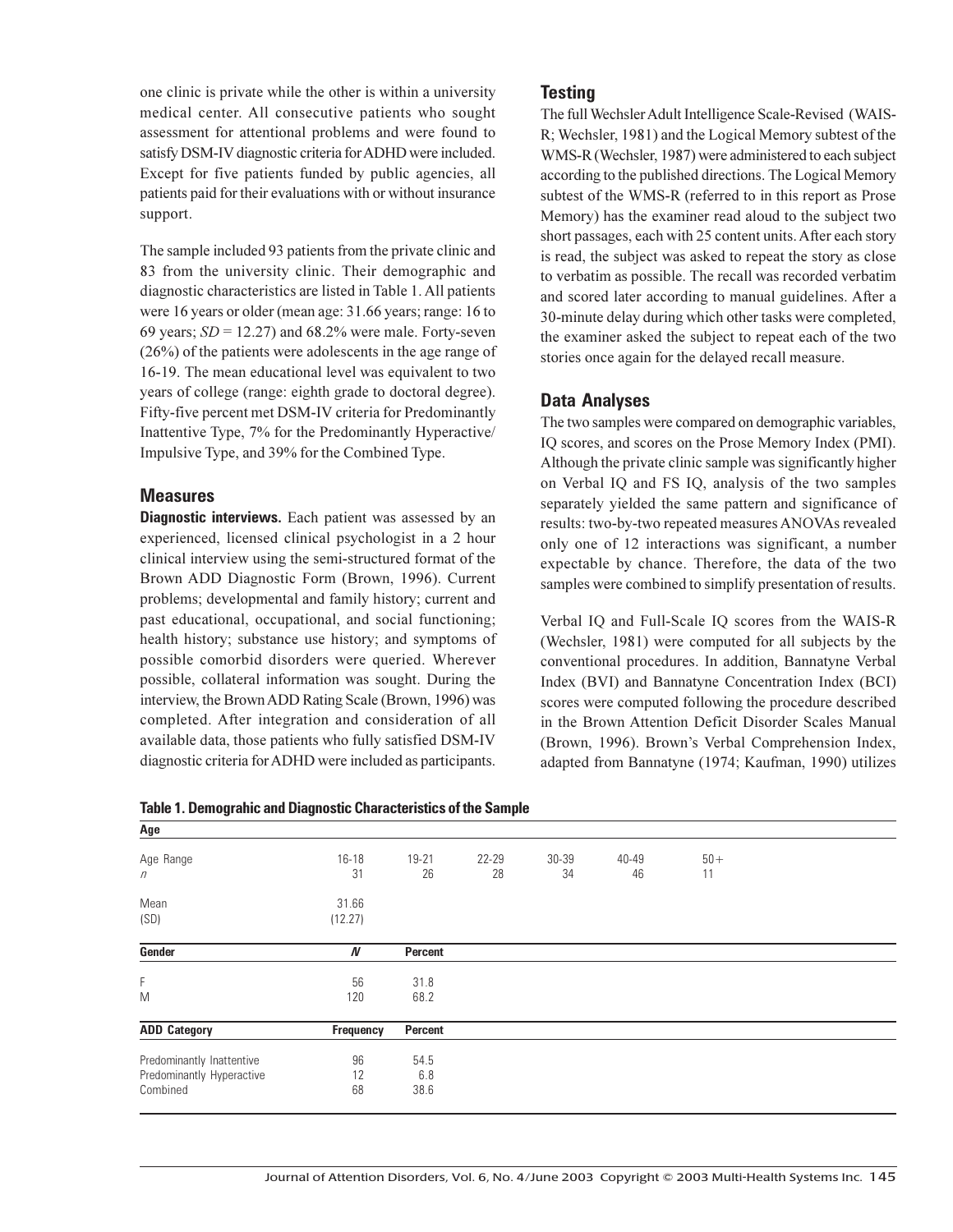three verbal subtests of the WAIS-R (Wechsler, 1981) that are relatively less sensitive to impairments of concentration. A regression formula is used to convert age-based scale scores on the Vocabulary, Comprehension, and Similarities subtests into a Verbal Index score (BVI). This index is a more sensitive measure of verbal ability than the Verbal IQ, which includes scores from Arithmetic and Digit Span subtests, both generally sensitive to problems with concentration. The Bannatyne Concentration Index (BCI), adapted from Bannatyne by Brown (1996), converts agescaled standard scores on Digit Span, Arithmetic and Digit Symbol subtests of the WAIS-R (Wechsler, 1981), subtests which are generally sensitive to impairments of various aspects of concentration, to an IQ-like index score  $(M=100, SD=15)$ .

Each individual's score on the Prose Memory was computed according to the WMS-R Manual (Wechsler, 1987), which yields percentile-rank scores adjusted for age. To facilitate comparison with IQ scores, percentile scores on the Prose Memory subtest were converted to equivalent scores to a distribution similar to IQ scores ( $M = 100$ , SD = 15) yielding Prose Memory Index-Immediate for immediate recall (PMI-1) and Prose Memory Index-Delayed for the delayed recall (PMI-2). The Prose Memory Index score for each subject was subtracted from that subject's Verbal IQ. A "significant discrepancy" was defined as a difference of 15 points or more  $(SD_{difference} = 15.01, \ge 1 SD)$  or 30 points or more  $(\geq 2$  SDs) between their Verbal IQ and their Prose Memory Index scores or BVI and Prose Memory Index scores.

Verbal IQ - Prose Memory Index scores of ADHD subjects were also compared with those of the national sample used to standardize the WMS-R (Wechsler, 1987). This standardization sample ( $n = 110$ ) of nonclinical subjects had been selected to match the composition of census data.

## **Results**

As discussed above, the differences between the two samples, although significant, produced only a chancelevel frequency of interactions with the dependent variables, so the samples were combined. All scores were based on age norms. Correlations with age were small  $(r \mid 174) = .04$  to .23). Gender differences were all nonsignificant (*t* [175] = -.372 to 1.68; all  $p > .05$ ).

Figure 1 presents the means for VIQ, FSIQ and BVI in comparison to means for the measures of concentration and memory, BCI, PMI-1, and PMI-2. Figure 1 shows that the means for overall cognitive abilities (FSIQ) and for general verbal abilities (VIQ) of this sample of ADHD

subjects are in the High Average range, well above the mean of 100. When subtests more sensitive to concentration are removed to form the Bannatyne Verbal Index, the resulting mean (BVI) is higher than the Verbal IQ and Full-Scale IQ means, approaching the Superior range. In contrast, Figure 1 shows that the Bannatyne Concentration Index (BCI) for this ADHD sample is lower, close to the mean, in the Average range. Both the Prose Memory Index-Immediate (PMI-1) and the Prose Memory Index-Delayed (PMI-2) scores are markedly lower, below the mean, in the lower part of the Average range.

Table 2 presents statistical comparisons between the means illustrated in Figure 1. In Section A of Table 2, statistical tests of differences between means of the two Prose Memory Indices and the ADHD patients' mean VIQ and mean BVI are shown. The very substantial 20-point difference between IQ means and the Prose Memory Index means highlights the marked impairment of these ADHD adults in their short-term verbal prose memory relative to their more general verbal abilities. The difference of 25 points between the BVI and the PMI-1, more than 1.7 standard deviations, clearly shows that this group of ADHD patients was markedly more impaired in their Prose Memory abilities than in the other verbal abilities represented. Both differences are highly significant and substantial in effect size (both  $p \le 0001$ ; eta<sup>2</sup> = .65 and .72, respectively).

In Section B of Table 2, the 11-point difference between the Bannatyne Concentration Index (BCI) and the mean Verbal IQ, and the almost 17-point difference between the mean Bannatyne Verbal Index (BVI) and the mean BCI are shown. Both differences are highly significant, clearly reflecting substantial impairments of concentration relative to overall verbal abilities in this sample of ADHD adults. The contrast is greater in the comparison of the BCI with the Bannatyne

#### **Figure 1. IQs. Bannatyne Index Scores, and Prose Memory Index Scores**



 $FSIO = Full Scale IO, BVI = Bannature Verbal Index, BCI = Bannature$ Concentration Index, PMI-1 = Prose Memory Index-Immediate, PMI-2 = Prose Memory Index-Delayed.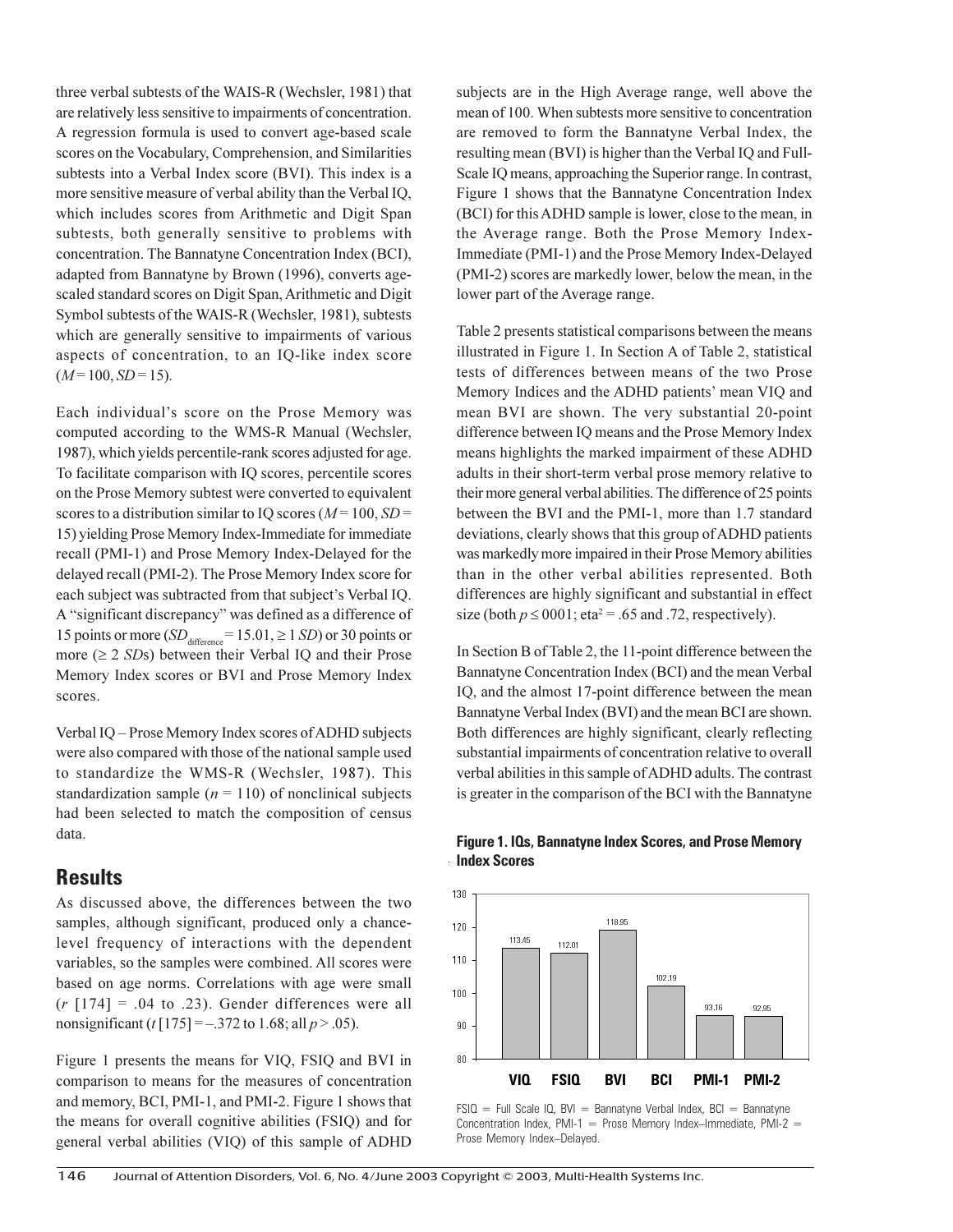|  | Table 2. Verbal IQ, Concentration Index, and Prose Memory Indexes |  |  |
|--|-------------------------------------------------------------------|--|--|
|--|-------------------------------------------------------------------|--|--|

| <b>Repeated-Measures t-tests</b>             | <b>Comparison</b> | <b>Mean Difference</b> | SD    |       | df  | $p(2$ -tailed) |  |
|----------------------------------------------|-------------------|------------------------|-------|-------|-----|----------------|--|
| A. Verbal IQ & Index vs. Memory Indexes      | $VIO - PMI-1$     | 20.29                  | 15.01 | 17.94 | 175 | < .001         |  |
|                                              | $VIO - PMI-2$     | 20.45                  | 15.28 | 17.65 | 173 | < .001         |  |
|                                              | $BVI - PMI-1$     | 25.79                  | 16.01 | 21.37 | 175 | < .001         |  |
|                                              | $BVI - PMI-2$     | 25.89                  | 16.2  | 21.08 | 173 | < .001         |  |
| B. Verbal IQ & Index vs. Concentration Index | $VIO - BCI$       | 11.26                  | 10.14 | 14.73 | 175 | < .001         |  |
|                                              | BVI - BCI         | 16.76                  | 14.2  | 15.67 | 175 | < .001         |  |
| C. Comparison within Memory Indexes          | BCI - PMI1        | 9.03                   | 15.18 | 7.89  | 175 | < .001         |  |
|                                              | BCI - PMI2        | 9.32                   | 14.9  | 8.25  | 173 | < .001         |  |
|                                              | PMI - PMI2        | 0.17                   | 8.11  | 0.27  | 173 | ns             |  |

Verbal Index, which is uncontaminated by inclusion of the Digit Span and Arithmetic subtests.

Section C of Table 2 shows comparisons between the Bannatyne Concentration Index and Prose Memory Indexes. These comparisons, unlike those discussed above, are between two measures of functions presumably impaired in these ADHD patients. The mean BCI score, however, is not as sensitive a measure of impairment in this sample as are the Prose Memory Index scores. The BCI-PMI-1 and BCI-PMI-2 differences are highly significant (both  $p < .001$ ).

Section C also shows that the differences between Prose Memory-1 and Prose Memory-2 are not significant. The score for the recall of the prose passages did not deteriorate more than is characteristic for the normative sample over the 20- to 30-minute interval between immediate recall and delayed recall. Impairment of Prose Memory in these subjects appears to be related to problems of encoding and immediate retrieval, not to a more pronounced decay over time. Given the lack of significant differences between PM-1 and PM-2, the remainder of our data analysis uses only PM-1 comparisons.

To ascertain how frequently the Prose Memory Index of an individual with ADHD is significantly impaired relative to his/her verbal abilities, we calculated the frequency of differences of 15 points or more and 30 points or more, roughly one and two standard deviations. Figure 2 shows that two thirds  $(66.5\%)$  of the sample had a difference of 15 points or more between their Verbal IQ and their Prose Memory Index-Immediate. Over one fourth (27.3%) had a difference of 30 points or more between these two scores.

These high percentages of ADHD patients showing significant discrepancy between their Verbal IQ and Prose Memory Index scores can be clinically meaningful only if comparable differences are not found in the general population. To address this issue, we obtained from the

publisher of the WMS-R (Wechsler, 1987) data on how frequently such discrepancies were found in a subsample of the census-based standardization sample of the WMS-R that had also been given the WAIS-R.

Figure 2 shows that relatively small percentages of the WMS-R standardization sample demonstrated the wide discrepancies between Verbal IQ and Prose Memory Index-1 shown by our ADHD patient sample. Four times as many ADHD subjects as standardization subjects showed a 15point difference between these measures; the proportion for a 30-point difference was sevenfold.

When we used the Bannatyne Verbal Index as the base against which to compare Prose Memory Index, 77.3% of adults with ADHD had a difference of 15 points  $(SD<sub>difference</sub>$  $BVI-PM-1 = 16.01$ ; more than one third had differences of 30 points or more. Data from the standardization sample of the WMS-R (Wechsler, 1987) to provide the relevant BVI comparison were not available, so we have presented our findings here only in comparison with the more conservative Verbal IQ.

**Figure 2. Percentage of ADHD Patients and WMS-R Normative Sample Subjects Having a VIQ-Prose Memory** Index-1 Difference of 15 Points or More and 30 Points or **More** 

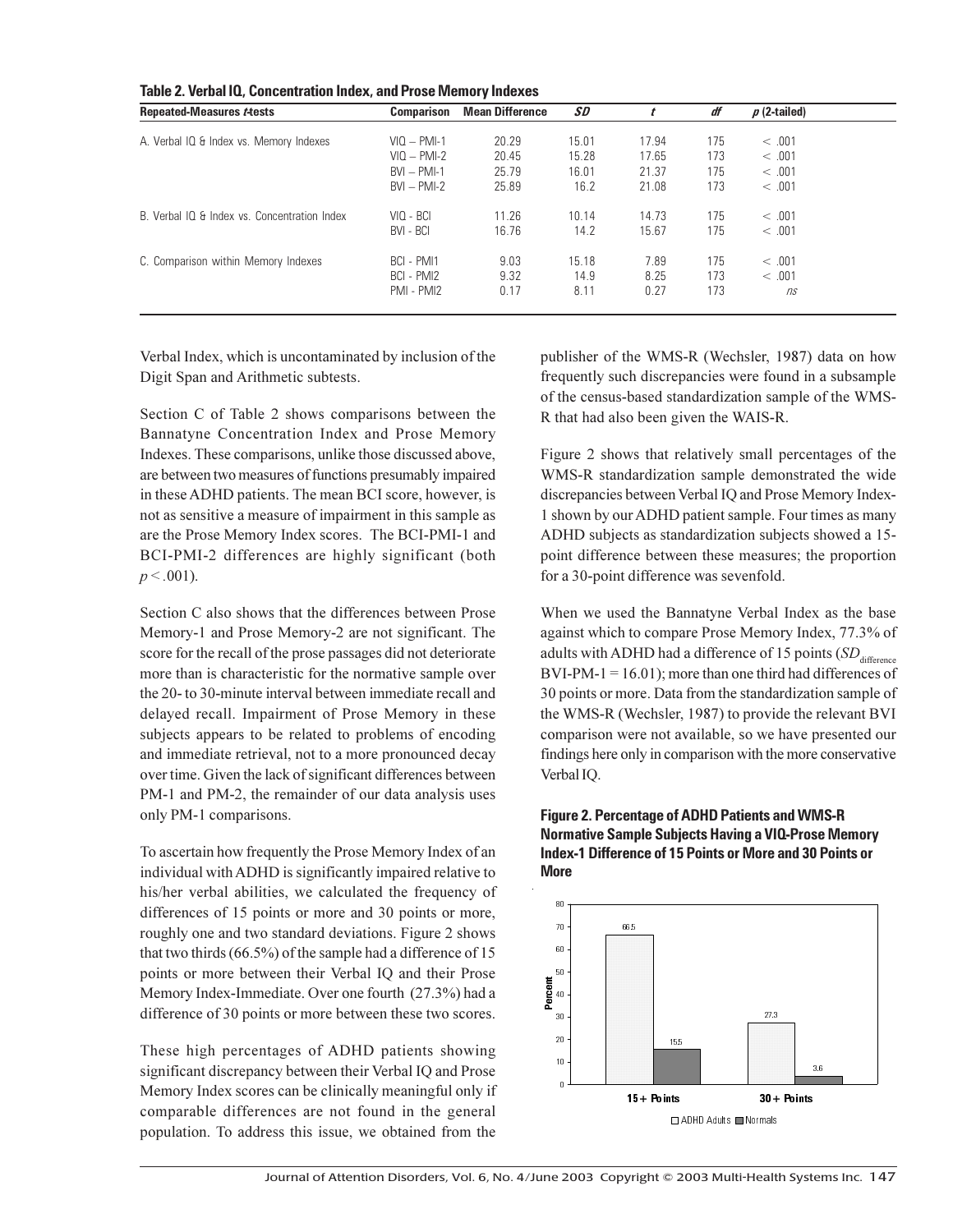## **Discussion**

Taken together, the results show that, for a large majority of these patients with ADHD, there was a substantial difference between Verbal IQ and Bannatyne Verbal Index and short-term Prose Memory scores. Comparisons with the standardization sample of the WMS-R (Wechsler, 1987) suggest that such large discrepancies between Verbal IQ and prose memory are relatively rare in the general population. We interpret these findings as a useful example of "Often forgetful in daily activities" (APA, 1994), which is one of the ADHD symptoms in DSM-IV, a symptom often reported as significantly impairing by adolescents and adults with ADHD.

There are limitations in the selection of subjects in this study that need to be considered. First, this is a heterogeneous sample with regard to other diagnoses. In addition to ADHD, subjects had a mixture of other DSM-IV diagnoses, although subjects with diagnoses of Major Depressive Disorder, Bipolar Affective Disorder, Schizophrenia, Schizoaffective Disorder, Pervasive Developmental Disorder, or disorders with neurological deterioration (e.g., traumatic brain injuries, dementia) were excluded. Studies of ADHD in adults have shown a high degree of comorbidity, principally with Dysthymia and anxiety disorders (Brown, 2000). In addition, some of the subjects had varying degrees of learning deficits. Further investigation of the relationship between other diagnoses and learning disorders and Prose Memory is indicated to tease out the contribution of such disorders to the observed memory deficits. Such conditions need to be considered in evaluating the meaning of Prose Memory deficit when found.

The inability of most patients in our ADHD sample to recall significant portions of the two brief passages just read to them is a dramatic illustration of their chronic forgetfulness. Compared to most environments for work, school, and social situations, the clinical setting in which they were tested is quiet and relatively free of external distractions. These adults appeared to be trying hard to listen carefully as the examiner read the brief prose passages to them in clearly audible tones. They had been told that immediately after each story was read, they would be asked to repeat it, as close to verbatim as possible. Yet most did very poorly on this task. When they saw how few of the specific details of each story they had been able to recall, many subjects noted that they chronically have similar difficulties in remembering what they have just heard in lectures, business meetings, social conversations, and family interactions.

As Baddeley (2002) has noted, integration and maintenance in memory of complex prose passages, even the brief passages used in this study, places heavy demands on working memory and executive processing. Results of this study add to the increasing evidence that individuals with ADHD tend to be significantly impaired in verbal working memory, a critical element of the executive functions impaired in ADHD (Barkley, 1997; Brown, 2000).

Although a number of models of working memory have been proposed (Miyake and Shah, 1999), most current models recognize that attention is very closely related to working memory. The connection is so close that Baddeley (1993) acknowledged that the terms "working memory" and "working attention" might be used interchangeably to describe this multi-faceted cognitive function. The close connection between working memory and sustained attention has recently been demonstrated in an imaging study by de Fockert, Rees, Frith and Lavie (2001). This research showed that working memory has a major role in the control of visual selective attention. Much remains to be learned about the complex ways in which working memory is linked to other aspects of memory and to attentional impairments associated with ADHD, but findings of our study highlight the importance of assessing verbal working memory impairment in persons being evaluated for possible ADHD.

Some might wonder whether an alternative explanation for our findings might be found in the characteristics of our sample. Examining for gender and ADHD diagnostic subtype (Predominantly Inattentive, Predominantly Hyperactive/Impulsive, or Combined) did not yield significant differences in our results beyond what would be expected by chance given the number of tests calculated. Age effects were minimal as well (all scores were computed according to age-corrected norms).

#### **Regression Effects**

One other characteristic that might be considered as an alternative explanation for our findings is the effect of the high Verbal IQ of the sample (VIQ  $M = 113$ ). Regression effects can arise when a sample is selected for an atypical score on one measure; under such circumstances, other measures tend to be closer to the mean. This alternative interpretation of our findings can be tested statistically by comparing the magnitude of our obtained differences with the discrepancies estimated by a regression formula. Using the correlations found between VIQ and Verbal Comprehension Index with the PM-1 score  $(r \mid 174] = .45$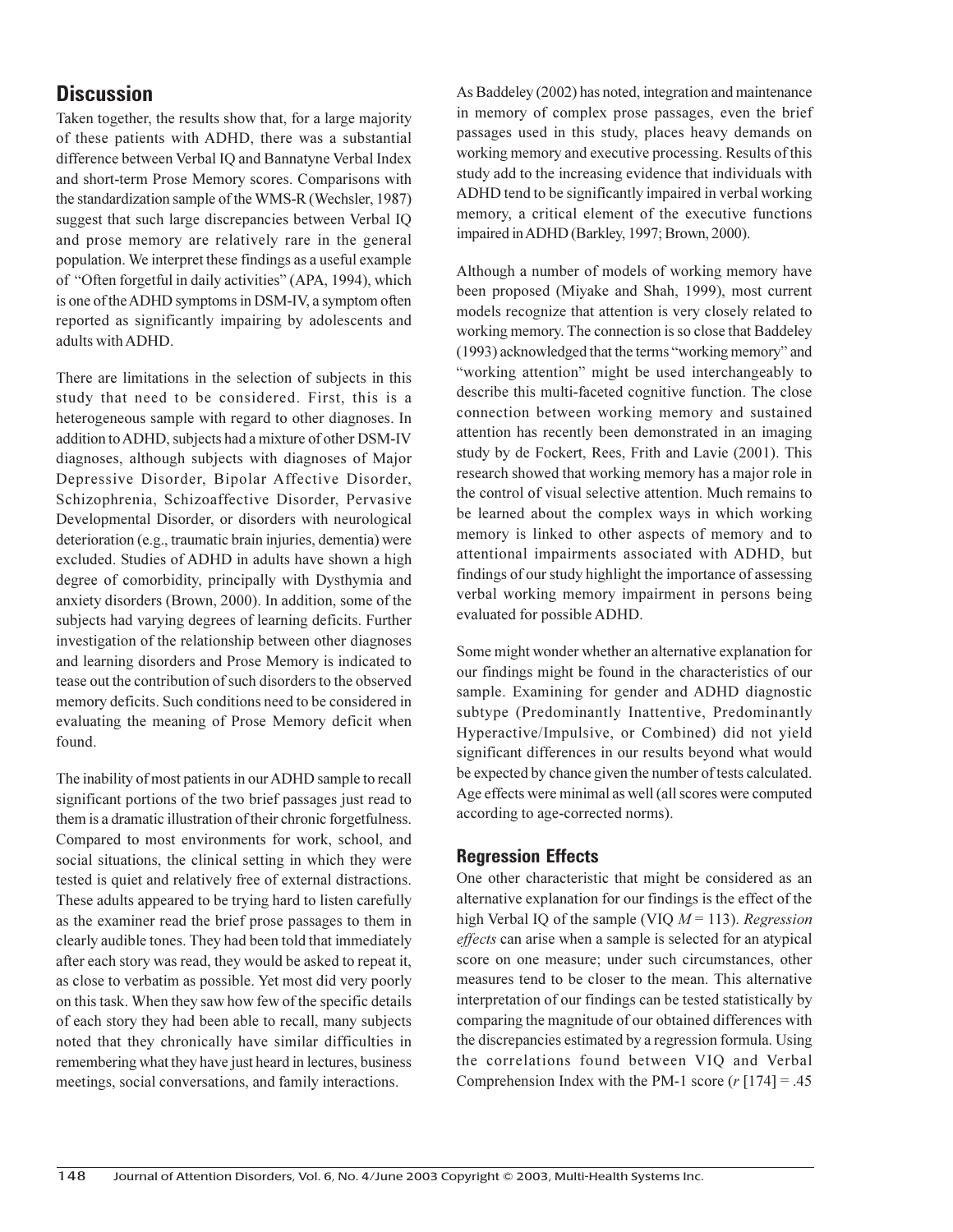and .41, both  $p < .001$ , respectively), the predicted mean PM-1 from VIQ is 106.84 ( $SD = 6.78$ ) and from the VCI is  $107.66$  (SD = 6.27). The obtained PM-1 score was 93.16, 20 points lower than the mean Verbal IQ, 12.94 points lower than the PM-1 predicted from VIQ, and 14.49 points lower than the PM-1 predicted from VCI (paired  $t$ -tests of the predicted/obtained PMI-1 scores  $\lceil df = 175 \rceil = 14.04$  and 15.32, respectively, both  $p \le 0.001$ ). The discrepancies obtained are much too large to be accounted for simply by the effects of regression.

Some cautions need to be considered with regard to the presented results. In addition to the high level of verbal ability, these patients were self-selected by applying for an evaluation. The selection factors that led patients to seek out evaluation in a private or university clinic are not clear. Awareness of the disorder, access to financial resources to meet the expense of the evaluations, and the interest in seeking out such an evaluation are all likely to be characteristics that differentiate the samples of patients from adolescent and adult patients with ADHD in general. Further study with samples controlling the potential biases of the selection influences would test further the generalizability of the findings.

Statistical considerations suggest further cautions. The use of difference scores, while providing advantages of clarity, are subject to influences such as differences in reliabilities of the underlying measures. The obtained differences need to be viewed with some caution, but the magnitude of the obtained differences clearly suggests that further investigation with measures of prose memory are promising for assessing patients with ADHD.

The large discrepancies found between ADHD subjects' verbal abilities and their Prose Memory might be explained in any of several ways: as indications of failures of attention needed to encode the stories for memory, of inadequate memory storage capacity, or as a very rapid decay of encoded memories occurring between the reading and the first recall. More research is needed to clarify our understanding of the cognitive processes underlying the impairments of verbal memory demonstrated in these ADHD patients.

The differences in the sources of the groups of subjects for the current study suggest caution in the interpretation of the results. The comparisons of data from patients were made with the data from the normative sample of the tests, which is broader in location, ethnic composition, and socioeconomic status. The patient samples in this study had mean verbal abilities well above the normative sample. A stronger study would compare the ADHD patients with nonselected subjects with comparable age, education, and SES.

The results obtained suggest that individuals with ADHD are substantially different in their Prose Memory ability relative to unselected "normal" subjects. Subjects with other conditions (e.g., learning disabilities, depression, anxiety), were not assessed. As a result, the specificity of low Prose Memory scores is not known. A large discrepancy between Prose Memory and verbal abilities does not necessarily indicate the presence of ADHD. Additional research comparing ADHD subjects with patients who do not have ADHD, but do meet criteria for other psychiatric disorders (e.g. depression, anxiety disorders, etc.), would be useful to determine specificity of our findings to ADHD relative to other psychiatric and learning disorders.

Discrepancies between verbal comprehension and this brief measure of Prose Memory can be a useful measure for assessing the verbal memory impairments identified as one aspect of ADHD. Since Prose Memory impairment is not present in all persons diagnosed with ADHD, and is present in some persons without ADHD, this measure cannot be validly used alone to make or dispute a diagnosis of ADHD. As with other measures used for assessment of ADHD, Prose Memory discrepancies should be used in conjunction with other relevant measures. Clinicians assessing for possible ADHD need to look for convergence of diagnostic indicators relevant to ADHD diagnostic criteria, while carefully considering alternative diagnostic hypotheses that may be more compelling.

#### **Recommendations for Practice**

We have found it useful to include this measure in our standard assessment of individuals being evaluated for possible ADHD. It is brief, taking only about 10 minutes to administer once the baseline verbal IQ has been established, and it appears to have considerable ecological validity (*i.e.*, it assesses a function related to impairments widely recognized as important in the day-to-day environments of most people).

Since data for this study were collected, the Wechsler Adult Intelligence Scale-Third Edition (WAIS-III; Wechsler, 1997a) and Wechsler Memory Scale-Third Edition (WMS-III; Wechsler, 1997b) have been published as updated versions of the instruments used in our study. The new procedures incorporate a second administration of the second story. For the Prose Memory test we are now using scores from the first reading of the two stories provided in Logical Memory I of the WMS-III (Wechsler, 1997b),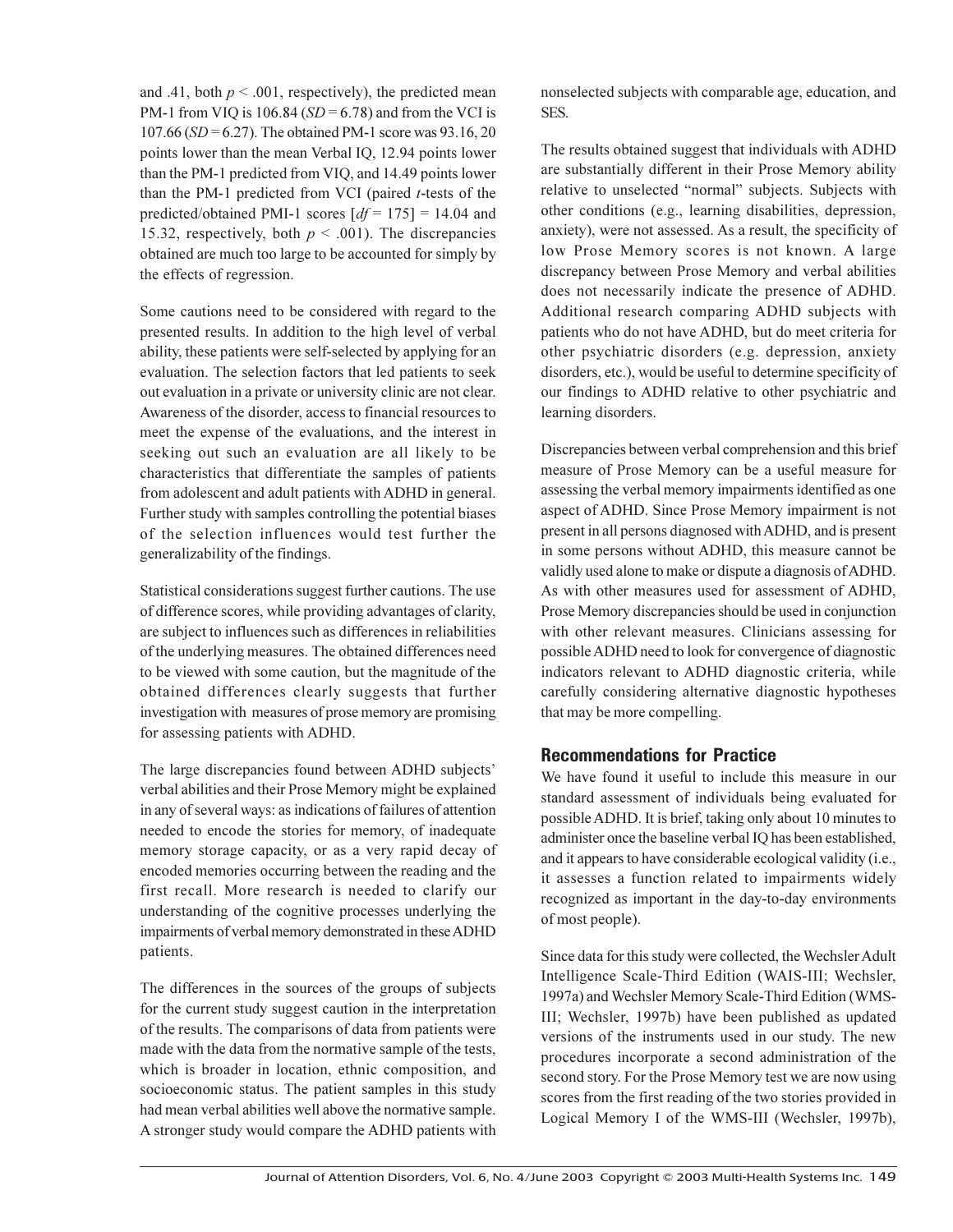ignoring the second reading of the second story. The subject's raw score obtained on the first reading of the two stories is converted to a standard score using the agegraded section of Table D.2 of the WMS-III Manual (pp. 148-161). For the WAIS-III and WMS-III, this scaled score is compared to the individual's Verbal IQ and/or Verbal Comprehension Index. For reasons stated above, we consider the Verbal Comprehension Index to be a more sensitive and appropriate measure for comparison.

The distribution of the differences between Verbal IQ and Prose Memory/Logical Memory I are presented in Table 3, with a caution that the distribution is derived from a sample with a high Verbal IQ.

We consider a Prose Memory Index score (i.e., the scale score for LM I or II converted to the IQ distribution) that is 15 points or more lower than the individual's Verbal IQ or Verbal Comprehension Index to be suggestive of ADHD impairment, while a 30-point (2 SDs) difference is regarded as strongly suggestive of ADHD impairment. Clinical interview data, scores on ADHD symptom rating scales such as Brown Attention Deficit Disorder Rating Scales (Brown, 1996) and/or Conners Adult ADHD Rating Scales (Conners, Erhardt & Sparrow, 1999), and other measures are used together with the Prose Memory discrepancy measure and clinical judgment to determine whether the patient fully meets DSM-IV diagnostic criteria for ADHD. Quinlan (2000) described this assessment protocol in more comprehensive detail.

The brief measure of short-term memory impairment, described in this paper as the Prose Memory Index, when used in comparison with an individual's Verbal IQ, can be a relevant, useful, and efficient component of a comprehensive clinical assessment for ADHD symptoms in adults. It is brief, easy to use, and can provide a valuable,

|                    | Table 3. Distribution of Verbal IQ and Prose/Logical Memory |  |  |
|--------------------|-------------------------------------------------------------|--|--|
| <b>Differences</b> |                                                             |  |  |

| <b>Percentile Rank</b> | <b>PMI-1 Difference</b> | <b>PMI-2 Difference</b> |
|------------------------|-------------------------|-------------------------|
|                        |                         |                         |
| $0 - 10$               | < 0                     | $<$ 1                   |
| $11 - 20$              | $0 - 7$                 | $1 - 7$                 |
| $21 - 30$              | 8 - 11                  | 8 - 11                  |
| $31 - 40$              | $12 - 17$               | $12 - 17$               |
| $41 - 50$              | $18 - 19$               | $18 - 19$               |
| $51 - 60$              | $20 - 22$               | $20 - 22$               |
| $61 - 70$              | $23 - 26$               | $23 - 27$               |
| $71 - 80$              | $27 - 32$               | $28 - 33$               |
| $81 - 90$              | $33 - 39$               | $34 - 40$               |
| $91 - 95$              | $40 - 45$               | $41 - 45$               |
| $96 - 100$             | >46                     | >46                     |
|                        |                         |                         |
| Mean                   | 20.29                   | 20.44                   |
| SD                     | 15.01                   | 15.28                   |
|                        |                         |                         |

cost-effective addition to a comprehensive assessment for cognitive impairments of ADHD in adolescents and adults.

#### **References**

- American Psychiatric Association. (1994). Diagnostic and Statistical Manual of Mental Disorders (4<sup>th</sup> ed.). Washington, DC: Author.
- Baddeley, A. (1993). Working memory or working attention? In A. Baddeley & L. Weiskrantz (Eds.), Attention: Selection, awareness and control (pp. 152-170). New York: Oxford University Press.
- Baddeley, A. (2002). Fractionating the central executive. In D.T. Stuss & R.T. Knight (Eds.), Principles of frontal lobe function (pp. 246-260). New York: Oxford University Press.
- Bannatyne, A. (1974). Diagnosis: A note on recategorization of the WISC scaled scores. Journal of Learning Disabilities, 7, 272-274.
- Barkley, R. A. (1997). ADHD and the nature of self-control. New York: Guilford Press.
- Bradley, J. D. D. (2000). WMS-III Logical Memory Subtest. In C. T. Golden, P. Espe-Pfeifer, & J. Wachsler-Fielder (Eds.), Neuropsychological Interpretation of Objective Psychological Tests (pp. 200-204). New York: Kluwer Academic/Plenum.
- Brown, T. E. (1996). Brown Attention Deficit Disorder Scales for Adolescents and Adults. San Antonio, TX: Psychological Corporation.
- Brown, T. E. (2001). Brown Attention Deficit Disorder Scales for Children and Adolescents. San Antonio, TX: Psychological Corporation.
- Brown, T. E. (Ed.). (2000). Attention Deficit Disorders and Comorbidities in Children, Adolescents and Adults. Washington, DC: American Psychiatric Press.
- Castellanos, F. X. (1999). The psychobiology of attentiondeficit/hyperactivity disorder. In H. C. Quay & A. E. Hogan (Eds.), Handbook of disruptive behavior disorders (pp. 179-198). Dordrecht, Netherlands: Kluwer Academic Publishers.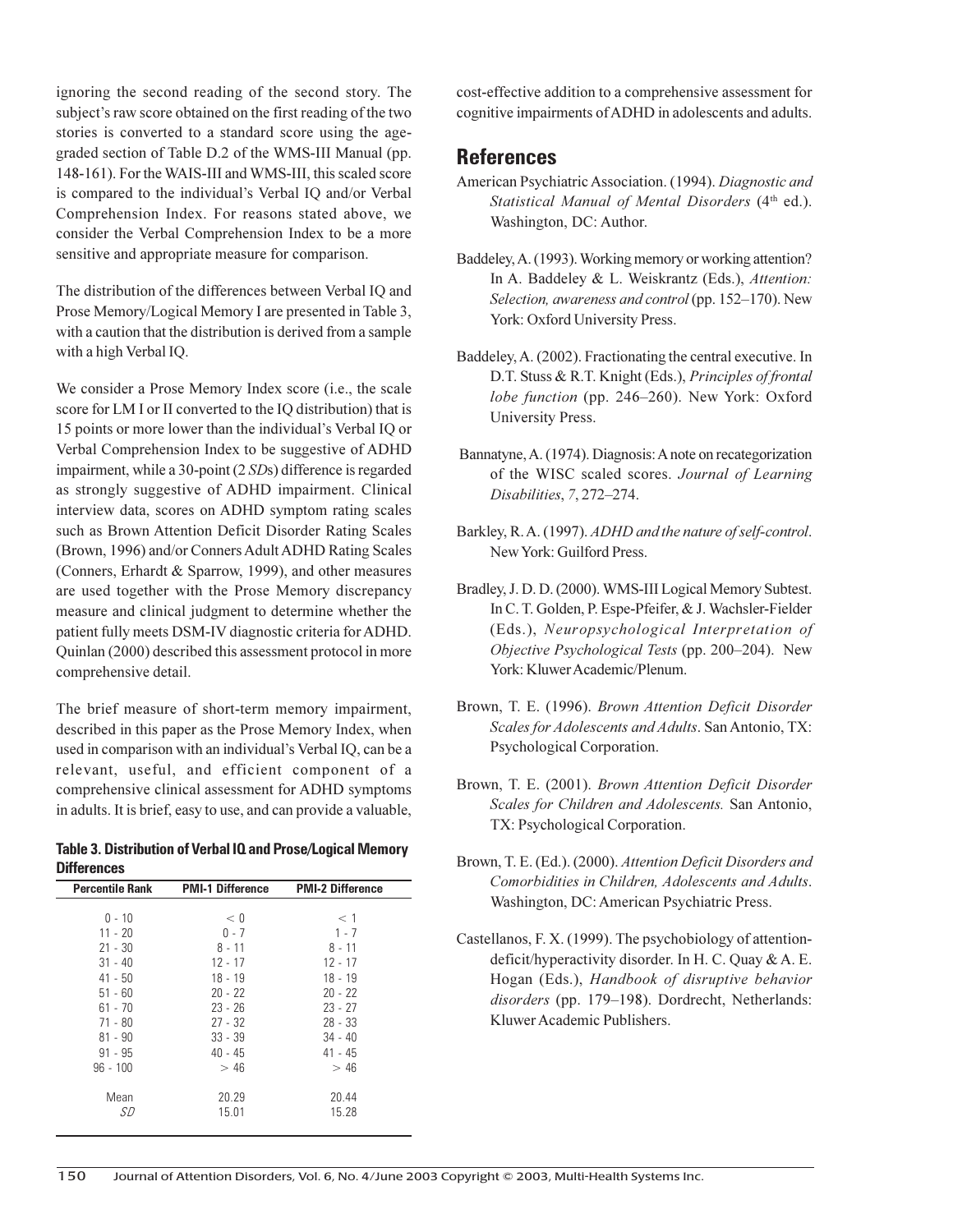- Chang, H. T., Klorman, R., Shaywitz, S. E., Fletcher, J. M., Marchione, K. E., Holahan, J.M., et al. (1999). Pairedassociate learning in attention deficit/hyperactivity disorder as a function of hyperactivity-impulsivity and oppositional defiant disorder. Journal of Abnormal Child Psychology, 27(2), 237–245.
- Cohen, M. J. (1997). Children's Memory Scale. San Antonio, TX: Psychological Corporation.
- Conners, C. K., Erhardt, D., & Sparrow, E. (1999). Conners' Adult ADHD Rating Scales. North Tonawanda, NY: Multi-Health Systems.
- Delis, D. (1987). California Verbal Learning Test (CVLT). San Antonio, TX: Psychological Corporation.
- de Fockert, J. W., Rees, G., Frith, C. D., & Lavie, N. (2001). The role of working memory in visual selective attention. Science, 291(5509), 1803-1806.
- Holdnack, J. A., Moberg, P. J., Arnold, S. E., Gur, R. C., & Gur, R. E. (1995). Speed of processing and verbal learning deficits in adults diagnosed with attention deficit disorder. Neuropsychiatry, Neuropsycholology and Behavioral Neurology. 8(4), 282-292.
- Karatekin, C., & Asarnow, R. F. (1998). Working memory in childhood-onset schizophrenia and attention-deficit/ hyperactivity disorder. Psychiatry Research, 80(2),  $165 - 176.$
- Kaufman, A. S. (1990). Assessing adolescent and adult intelligence. Needham Heights: Allyn & Bacon.
- Loge, D. V., Staton, R. D., & Beatty, W. W. (1990). Performance of children with ADHD on tests sensitive to frontal lobe dysfunction. Journal of the American Academy of Child and Adolescent Psychiatry, 29(4), 540-545.
- Mayes, S. D., Calhoun, S. L., & Crowell, E. W. (1998). WISC-III Freedom from Distractibility as a measure of attention in children with and without attention deficit hyperactivity disorder. Journal of Attention Disorders, 2(4), 217-227.
- Mealer, C., Morgan, S., & Luscomb, R. (1996). Cognitive functioning of ADHD and non-ADHD boys on the WISC-III and WRAML: An analysis within a memory model. Journal of Attention Disorders 1(3), 133-145.
- Miyake, A., & Shah, P. (1999). Models of working memory: Mechanisms of active maintenance and executive control. New York: Cambridge University Press.
- Palou, N.I., Puig, C., Garcia-Giral, M., Pueyo, R., Bales, C., Blanxer, N., et al. (1998). Cociente y perfil intelectual de ninos con trastorno de deficit de atencion con hiperactividad/TDA-H. Quotient and intellectual profile in children with attention deficit hyperactivity disorder (ADHD). Revista de Psiquiatria Infanto-Juvenil, 3, 163-170.
- Perugini, E. M. (1999). The predictive power of combined neuropsychological measures for attention deficit/ hyperactivity disorder in children. Dissertation Abstracts International: Section B, 60 (4–B), 1867.
- Perugini, E. M., Harvey, E. A., Lovejoy, D. W., Sandstrom, K., & Webb, A. H.  $(2000)$ . The predictive power of combined neuropsychological measures for attentiondeficit/hyperactivity disorder in children. Child Neuropsychology,  $6(2)$ , 101-114.
- Pennington, B. F., Bennetto, L., McAleer, O., & Roberts, R. J. (1996). Executive functions and working memory: Theoretic. In G. R. Lyon & N. A. Krasnegor (Eds.), Attention, memory, and executive function (pp. 327–348). Baltimore: Paul H. Brookes.
- Quinlan, D. M. (2000). Assessment of Attention-Deficit/ Hyperactivity Disorder and Comorbidities. In T. E. Brown (Ed.), Attention deficit disorders and comorbidities in children, adolescents and adults (pp. 455–507). Washington, DC: American Psychiatric Press.
- Seidman, L. J., Biederman, J., Weber, W., Hatch, M., & Faraone, S. V. (1998). Neuropsychological function in adults with attention deficit hyperactivity disorder. Biological Psychiatry, 44(4), 260-268.
- Sheslow, D., & Adams, W. (1990). Wide Range Assessment of Memory and Learning. Wilmington, DE: Vastak Associates.
- Wagner, R. K. (1996). From simple structure to complex function: Major trends in the development of theories, models and measurements of memory. In G. R. Lyon & N. A. Krasnegor (Eds.), Attention, memory, and executive function (pp.139-156). Baltimore: Paul H. Brookes.